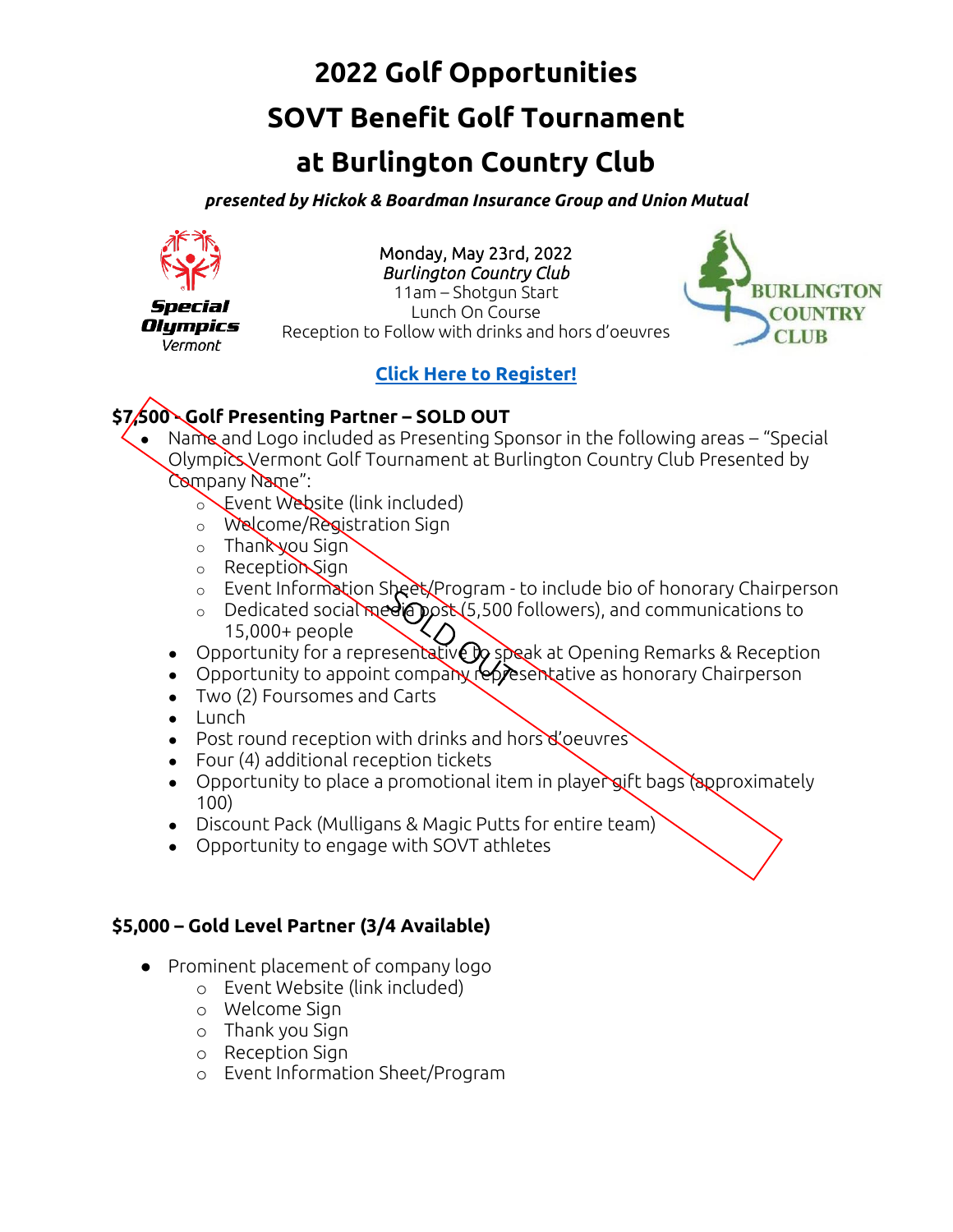# **2022 Golf Opportunities SOVT Benefit Golf Tournament at Burlington Country Club**

#### *presented by Hickok & Boardman Insurance Group and Union Mutual*

- o Included in social media post (5,500 followers), and communications to 15,000+ people
- Opportunity to place a promotional item in player gift bags (approximately 100)
- One (1) foursome in tournament
- Lunch
- Post round reception with drinks and hors d'oeuvres
- Two (2) additional reception tickets
- Discount Pack (Mulligans & Magic Putts for entire team)
- Choice of one exclusive sponsorship listed below:
	- o *Beverage*  Exclusive signage on beverage cart
	- o *Golf Cart* Exclusive signage of company logo on all carts
	- o *Lunch*  Exclusive logo at lunch
	- o *Auction/Raffle* Exclusive logo on signage at auction/raffle SOLD OUT
- Opportunity to engage with SOVT athletes

### **\$2,500 – Silver Level Partner (2/3 Available)**

- Company Name displayed
	- o Welcome Sign
	- o Thank you Sign
	- o Event website
	- o Reception Sign
	- o Event Information Sheet/Program
	- o Included in social media post (5,500 followers), and communications to 15,000+ people
- Opportunity to place promotional item in player gift bags (approximately 100)
- One (1) foursome in tournament
- Lunch
- Post round reception with drinks and hors d'oeuvres
- Discount Pack (Mulligans & Magic Putts for entire team)
- Choice of one sponsorship listed below:
	- o *Score Card* Logo placement on score card SOLD OUT
	- o *Score Board* Logo placement on score board
	- o *Contest*  Logo on signage at course contests
- Opportunity to engage with SOVT athletes